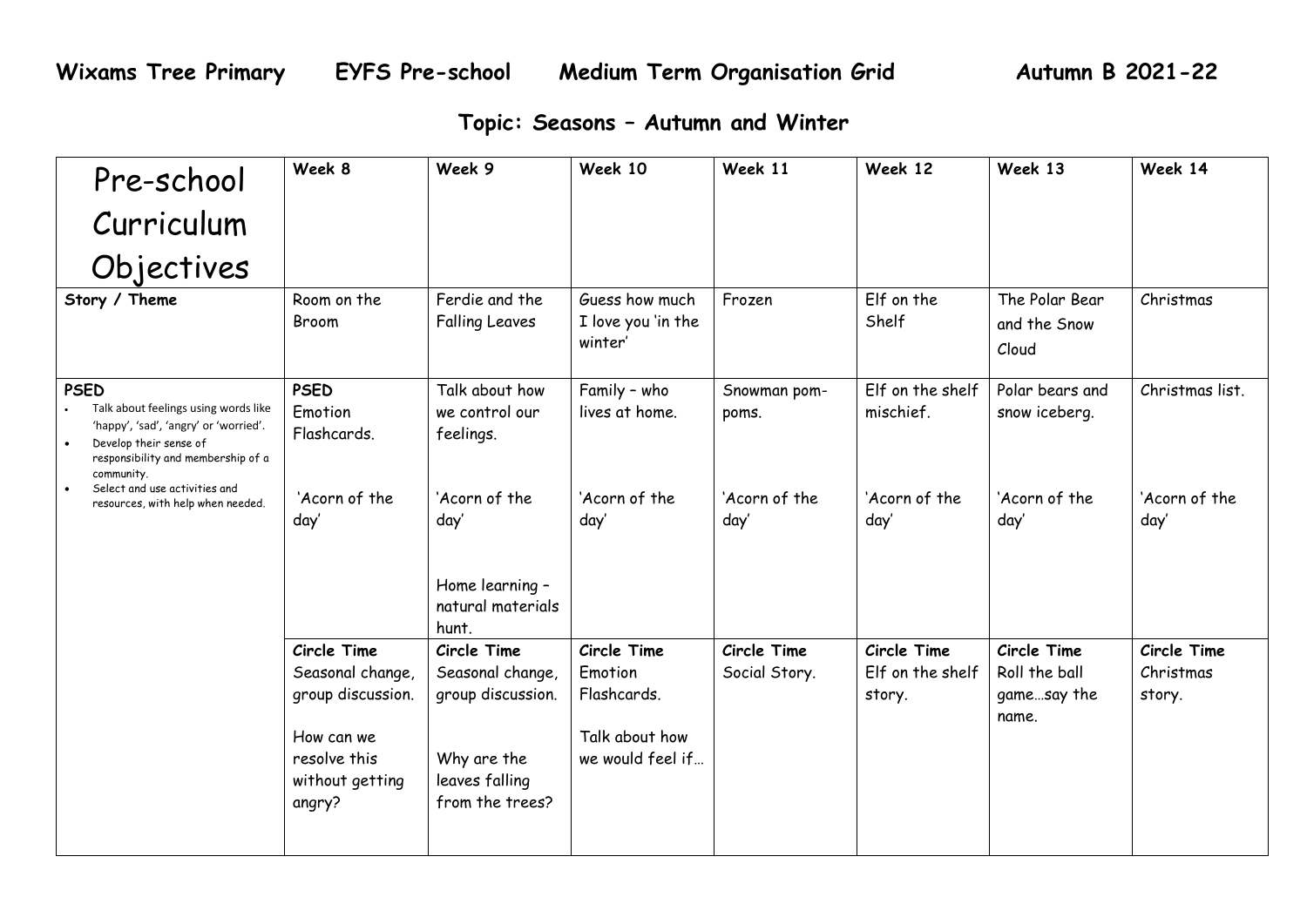| COMMUNICATION AND<br><b>LANGUAGE</b><br>Listening, Attention<br>Learn new vocabulary.<br>Understand a question or<br>instruction that has two parts.<br>Understand why questions<br>Can start a conversation with an<br>adult or a friend and continue it for<br>many turns.<br>Develop pretend play; 'putting baby<br>to sleep' or 'driving the car to the<br>shops'                                                                   | Introducing the<br>visual symbols<br>for listening and<br>learning.<br>Following simple<br>instructions.<br>Making potions in<br>the cauldron. | <b>Building</b><br>relationships<br>with other<br>children and<br>adults.<br>Talk about<br>seasonal changes.<br>Asking why and<br>what questions. | Natural<br>materials small<br>world animals.<br>Following 2-part<br>instructions.              | Dressing up -<br>Elsa, Anna, Olaf.<br>Ice castle and<br>figurines. | What is the elf<br>doing today?<br>Have you got an<br>elf at home? | <b>Building</b><br>structures, such<br>as an iglu.<br>Shaving foam<br>clouds. | What would you<br>like for<br>Christmas?<br>Making lists<br>using pictures<br>from<br>catalogues.      |
|-----------------------------------------------------------------------------------------------------------------------------------------------------------------------------------------------------------------------------------------------------------------------------------------------------------------------------------------------------------------------------------------------------------------------------------------|------------------------------------------------------------------------------------------------------------------------------------------------|---------------------------------------------------------------------------------------------------------------------------------------------------|------------------------------------------------------------------------------------------------|--------------------------------------------------------------------|--------------------------------------------------------------------|-------------------------------------------------------------------------------|--------------------------------------------------------------------------------------------------------|
| PHYSICAL DEVELOPMENT<br>Gross Motor Skills<br>Continue to develop their<br>movement, balancing, riding and<br>ball skills.<br>Collaborate with others to manage<br>$\bullet$<br>large items.<br>Skip, hop, stand on one leg and hold<br>a pose for a game like musical<br>statues.<br>Be increasingly independent as they<br>get dressed and undressed.<br>Be increasingly independent in<br>$\bullet$<br>meeting their own care needs. | Independently<br>putting own coat<br>on using flippy<br>over technique<br>PE - kids yoga<br>Room on the<br>broom                               | Practise putting<br>own shoes on.<br>PE - Balancing on<br>climbing<br>equipment                                                                   | Making a trim<br>trail using green<br>crates and<br>wooden planks<br>PE - runner bean<br>game. | Washing hands<br>before and after<br>snack<br>PE - Simon says      | <b>Balance bikes</b><br>$PE -$<br>Cosmo kids<br>Yoga               | Stilts<br>PE - musical<br>statues                                             | Washing hands<br>before and<br>after snack.<br>PE - Zumba<br>Moving our<br>bodies in<br>different ways |
| PHYSICAL DEVELOPMENT<br><b>Fine Motor Skills</b><br>Use one handed tools and<br>equipment.<br>Use a comfortable grip with good<br>control when holding pens and<br>pencils.                                                                                                                                                                                                                                                             | Using scissors to<br>cut strips of<br>paper.<br>Pom-poms and<br>tweezers.                                                                      | Mark making<br>with different<br>equipment to<br>develop a<br>comfortable pen<br>grip.                                                            | Making patterns<br>with threading<br>beads to develop<br>pincer action.                        | Fine motor tools.                                                  | Using scissors -<br>to follow a line.                              | Using different<br>tools, knives and<br>forks with<br>playdough.              | Mark making<br>with different<br>equipment to<br>develop a<br>comfortable pen<br>grip.                 |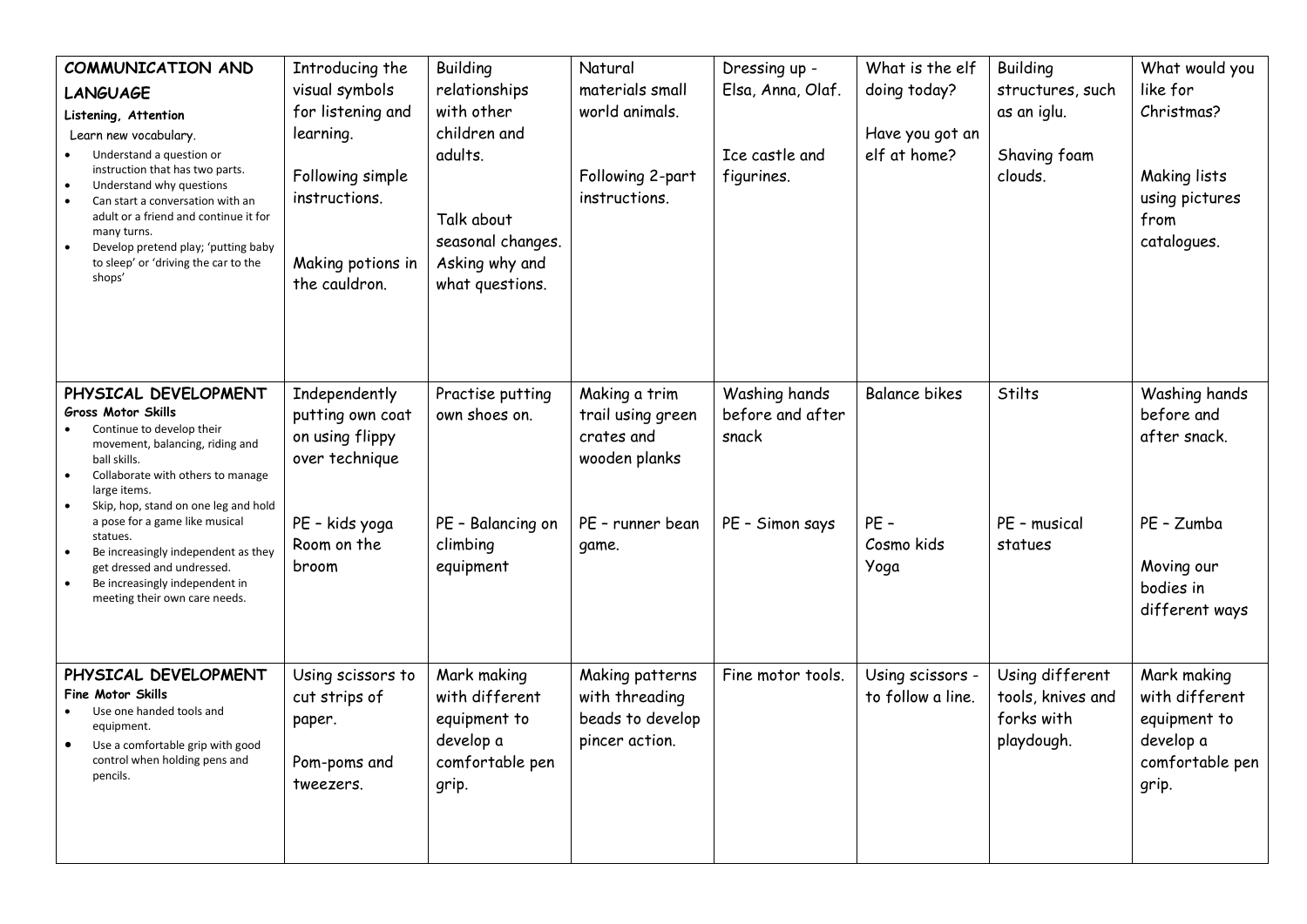| <b>LITERACY</b><br>0-3 years<br>Make Marks on their picture to<br>stand for their name<br>Add some marks to their drawings,<br>which they give meaning to. For<br>example: "That says mummy."<br>Notice some print, such as the first<br>letter of their name, a bus or door<br>number, or a familiar logo.<br>3-4 years<br>Understand the five key concepts<br>about print:<br>Print has meaning | Listening to and<br>sharing stories in<br>small and large<br>groups.<br>Learning to<br>recognise own<br>name and find<br>the letters to<br>make name. | Mark making<br>with different<br>tools.<br>Learning to<br>recognise own<br>name and find<br>the letters to<br>make name. | Chanting familiar<br>nursery rhymes.<br>Learning to<br>recognise own<br>name and find<br>the letters to<br>make name.                                          | Looking at<br>pictures in a<br>book<br>independently.<br>Learning to<br>recognise own<br>name and find<br>the letters to<br>make name. | Mark making<br>with different<br>tools.<br>Learning to<br>recognise own<br>name and find<br>the letters to<br>make name. | Observe pictures<br>and print in the<br>stories.<br>Learning to<br>recognise own<br>name and find<br>the letters to<br>make name. | Chanting<br>familiar nursery<br>rhymes and<br>songs.<br>Learning to<br>recognise own<br>name and find<br>the letters to<br>make name. |
|---------------------------------------------------------------------------------------------------------------------------------------------------------------------------------------------------------------------------------------------------------------------------------------------------------------------------------------------------------------------------------------------------|-------------------------------------------------------------------------------------------------------------------------------------------------------|--------------------------------------------------------------------------------------------------------------------------|----------------------------------------------------------------------------------------------------------------------------------------------------------------|----------------------------------------------------------------------------------------------------------------------------------------|--------------------------------------------------------------------------------------------------------------------------|-----------------------------------------------------------------------------------------------------------------------------------|---------------------------------------------------------------------------------------------------------------------------------------|
| Print can have different purposes.<br>We read English text from left to<br>right and from top to bottom.<br>The names of the different parts of<br>a book<br>Page sequencing<br>Engage in extended conversations<br>about stories, learning new<br>vocabulary.                                                                                                                                    | Mark making to<br>represent own<br>name.                                                                                                              | Mark making to<br>represent own<br>name.                                                                                 | Introduce logos.<br>Mark making to<br>represent own<br>name.                                                                                                   | Recognising<br>characters in a<br>story<br>Mark making to<br>represent own<br>name                                                     | Mark making to<br>represent own<br>name.                                                                                 | Continue<br>recognising logos.<br>Mark making to<br>represent own<br>name.                                                        | Stop and go<br>signs.<br>Mark making to<br>represent own<br>name.                                                                     |
| <b>MATHEMATICS</b><br>Number<br>0-3 YEARS<br>Compare amounts, saying 'lots',<br>'more' or 'same'<br>3-4 Years<br>Recite numbers past 5<br>$\bullet$<br>Say one number for each item in<br>order 1,2,3,4,5<br>Show 'finger numbers' up to 5.                                                                                                                                                       | Counting to 10.<br>Building blocks.                                                                                                                   | Sing 5 currant<br>buns.                                                                                                  | Using the<br>language of<br>'more' 'lots' and<br>'same'.<br>Grouping<br>objects.<br><b>Estimating how</b><br>many there is in<br>a group up to 3.<br>$'T$ spy' | Matching and<br>counting<br>numerals and<br>objects.                                                                                   | Count<br>accurately 1:1<br>and match sets<br>of objects with<br>numeral.                                                 | Counting bears.<br>Learning to<br>represent finger<br>numbers.                                                                    | Counting songs<br>and rhymes.<br>Learning to<br>represent<br>finger numbers.                                                          |
| Shapes, measure and size<br>Talk about and explore 2D and<br>$\bullet$<br>3D shapes using informal and<br>mathematical language:                                                                                                                                                                                                                                                                  | Using weighing<br>scales to<br>compare mass.                                                                                                          | Comparing size<br>and building<br>towers using the                                                                       | Play dough -<br>rolling 'sausages'                                                                                                                             | Recognising<br>shapes in the<br>environment.                                                                                           | Introduce 3D<br>shapes.                                                                                                  | Comparing<br>amounts - more,                                                                                                      | Compare size,<br>mass and<br>capacity.                                                                                                |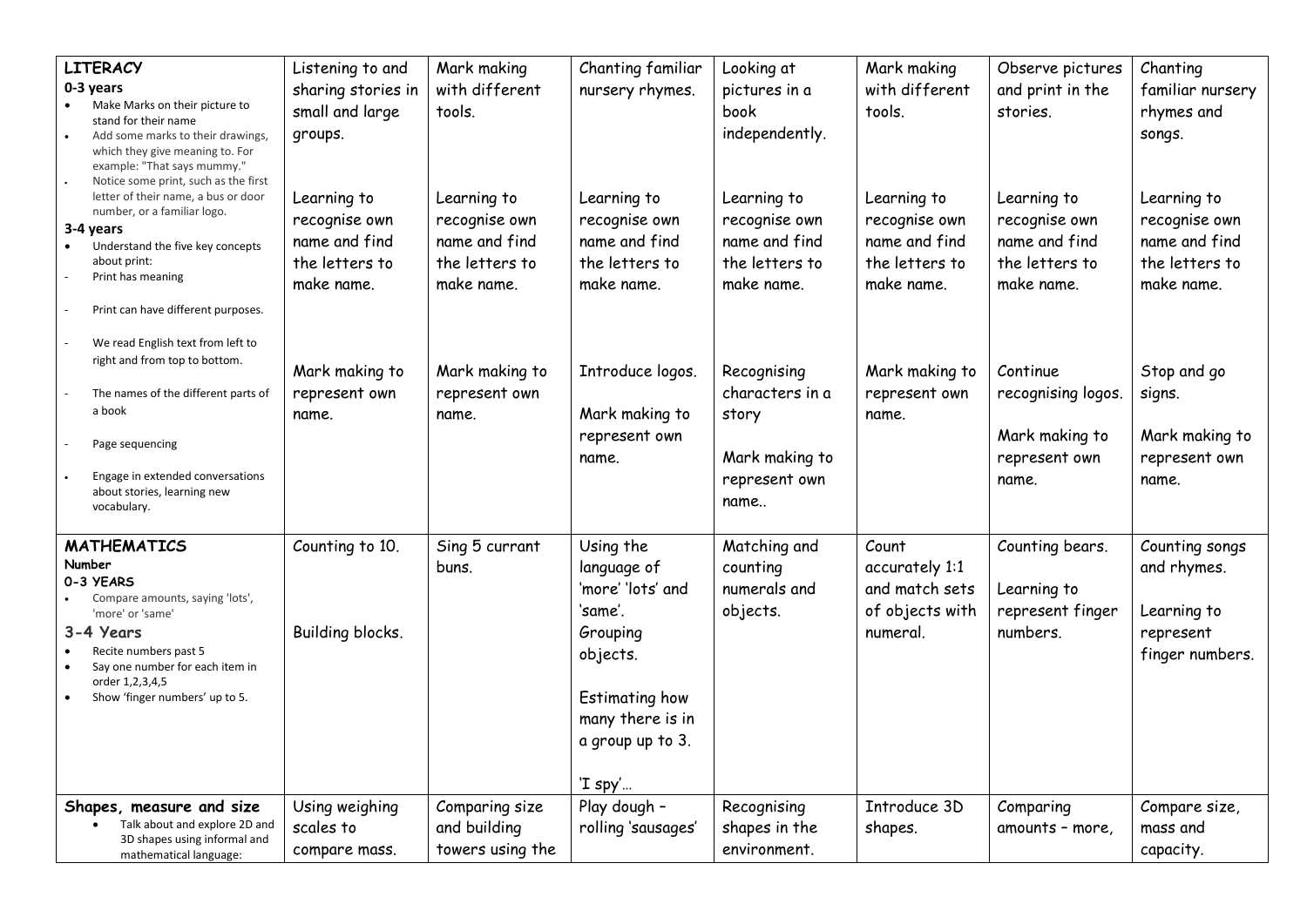| 'sides', 'corners', 'straight',<br>'flat', 'round'.<br>Make comparisons between<br>objects relating to size, length,<br>weight and capacity.<br>Select shapes appropriately.                                                                                                                                                                                                                                                                                                                                                                                                                                                                                                                       |                                                                                                                                              | language of tall /<br>short.                                                                                                                                        | of different<br>lengths.                                                                                                                 |                                                                                                                                                                                 |                                                                                                                                                  | fewer and the<br>same.                                                                                                                        |                                                                                                                          |
|----------------------------------------------------------------------------------------------------------------------------------------------------------------------------------------------------------------------------------------------------------------------------------------------------------------------------------------------------------------------------------------------------------------------------------------------------------------------------------------------------------------------------------------------------------------------------------------------------------------------------------------------------------------------------------------------------|----------------------------------------------------------------------------------------------------------------------------------------------|---------------------------------------------------------------------------------------------------------------------------------------------------------------------|------------------------------------------------------------------------------------------------------------------------------------------|---------------------------------------------------------------------------------------------------------------------------------------------------------------------------------|--------------------------------------------------------------------------------------------------------------------------------------------------|-----------------------------------------------------------------------------------------------------------------------------------------------|--------------------------------------------------------------------------------------------------------------------------|
| <b>UTW</b><br>People and communities<br>0-3 Years<br>Notice differences between people.<br>3-4 years<br>Begin to make sense of their own<br>life-story and family's history.<br>Explore how things work.<br>Continue to develop positive<br>$\bullet$<br>attitudes about the differences<br>between people.<br>Materials and the world<br>Use all their senses in hands-on<br>$\bullet$<br>exploration of natural materials.<br>Explore collections of materials with<br>similar and/or different properties.<br>Begin to understand the need to<br>respect and care for the natural<br>environment and all living things.<br>Talk about differences between<br>materials and changes they notice. | Electronic piano<br>mat. Explore how<br>it works and the<br>sounds it makes.<br>Discuss the<br>weather and<br>what clothes we<br>might need. | Explore<br>materials found<br>on the autumn<br>hunts.<br>Home learning<br>natural material<br>hunt.<br>Discuss the<br>weather and<br>what clothes we<br>might need. | Use the sorting<br>people to look at<br>differences and<br>similarities.<br>Discuss the<br>weather and<br>what clothes we<br>might need. | Operating<br>technology -<br>recording<br>turtles.<br>Talking about<br>the difference<br>between each<br>other.<br>Discuss the<br>weather and<br>what clothes we<br>might need. | Who celebrates<br>Christmas and<br>in what ways?<br>Discuss the<br>weather and<br>what clothes<br>we might need.                                 | Look at polar<br>bears and their<br>habitat.<br>Discuss the<br>weather and<br>what clothes we<br>might need.<br>Use senses to<br>explore ice. | Exploring<br>electronic toys.<br>How to do they<br>work?<br>Discuss the<br>weather and<br>what clothes we<br>might need. |
| <b>EXPRESSIVE ARTS AND</b><br><b>DESIGN</b><br>Being Imaginative and Expressive<br>0-3 years<br>Move and dance to music.<br>Enjoy and take part in action songs,<br>such as 'Twinkle, Twinkle Little Star'.<br>Start to develop pretend play,<br>pretending that one object<br>represents another. For example, a<br>child holds a wooden block to her<br>ear and pretends it's a phone.<br>3-4 years<br>Take part in simple pretend play,<br>using an object to represent<br>something else even though they<br>are not similar.<br>Begin to develop complex stories<br>using small world equipment like                                                                                          | Dressing up -<br>Room on the<br><b>Broom</b><br>characters.<br>Explore musical<br>instruments.                                               | Make a den.<br>Use CD with<br>musical<br>instruments.                                                                                                               | Create a<br>collection of toy<br>rabbits for role-<br>play.<br>Sing songs and<br>rhymes.                                                 | Ice mountain and<br>castle.                                                                                                                                                     | Decorate dolls<br>house for<br>Christmas.<br>Create stories<br>with the dolls<br>house and<br>introduce other<br>small world<br>toys into story. | Create a shop /<br>café for role<br>play.<br>Polar bears and<br>shaving foam<br>clouds.                                                       | Create a shop /<br>café for role<br>play.<br>Messy play -<br>pretend snow.                                               |